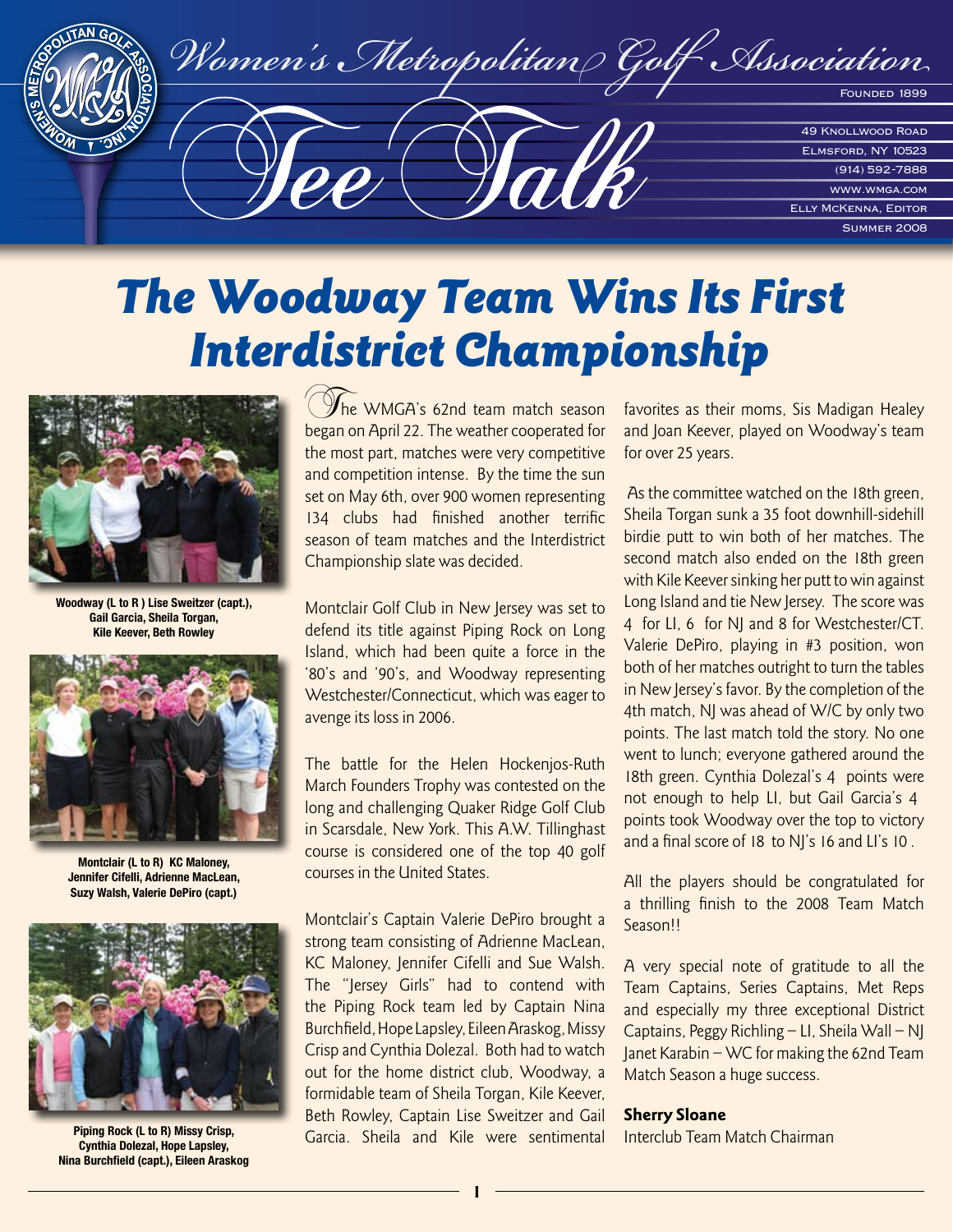# 2008 Interclub Team Match Results

| <b>LONG ISLAND</b> |                                           |                                | <b>NEW JERSEY</b>         |                        |                 | <b>NEW JERSEY (CONT.)</b> |                          |                 | WESTCHESTER/CONNECTICUT |                                 |                                    |
|--------------------|-------------------------------------------|--------------------------------|---------------------------|------------------------|-----------------|---------------------------|--------------------------|-----------------|-------------------------|---------------------------------|------------------------------------|
|                    | <b>SERIES I</b>                           | <b>TOTAL</b>                   |                           | <b>SERIES I</b>        | <b>TOTAL</b>    |                           |                          | $22\frac{1}{2}$ |                         | <b>SERIES 1</b>                 | <b>TOTAL</b>                       |
|                    | Piping Rock I                             | 45                             |                           |                        | $55\frac{1}{2}$ |                           | Manasquan River 2        |                 |                         | Woodway                         | $44\frac{1}{2}$                    |
|                    | The Creek                                 | 42                             |                           | Montclair I            |                 | #                         | Shackamaxon              | $\overline{0}$  |                         | Sleepy Hollow 1                 | $39\frac{1}{2}$                    |
|                    | Meadow Brook                              | 42                             |                           | Somerset Hills I       | 47              |                           |                          |                 |                         | Wee Burn                        | $37\frac{1}{2}$                    |
|                    | Bellport I                                | 35                             |                           | <b>Spring Lake</b>     | 46              |                           | <b>SERIES 8</b>          |                 |                         | RoundHill I                     | $37\frac{1}{2}$                    |
|                    | Glen Oaks I                               | 32                             |                           | Springdale             | $28\frac{1}{2}$ | $\boldsymbol{\wedge}$     | Jumping Brook I          | $53\frac{1}{2}$ |                         | Winged Foot I                   | 37                                 |
| $\star$            | Huntington Crescent I                     | 29                             |                           | Rumson                 | 28              |                           | <b>Richmond County I</b> | 40              | $\star$                 | Greenwich I                     | 29                                 |
|                    |                                           |                                | X                         | Canoe Brook I          | 20              |                           | Echo Lake                | 38              |                         | <b>SERIES 2</b>                 |                                    |
|                    | <b>SERIES 2</b>                           |                                |                           |                        |                 |                           |                          |                 | X                       | Apawamis I                      | 44                                 |
| $\mathsf{X}$       | Southward Ho I                            | $60\frac{1}{2}$                |                           | <b>SERIES 2</b>        |                 |                           | Knickerbocker            | 37              |                         | Innis Arden I                   | $41\frac{1}{2}$                    |
|                    | St. George's I                            | $36\frac{1}{2}$                | $\star$                   | White Beeches          | $56\frac{1}{2}$ |                           | <b>Forest Hill</b>       | 31              |                         | Scarsdale 1                     | 41                                 |
|                    | North Hempstead                           | 34                             |                           | Alpine I               |                 | $\pmb{\times}$            | Canoe Brook 2            | $25\frac{1}{2}$ |                         | Osiris                          | $39\frac{1}{2}$                    |
|                    | North Shore I                             | 34                             |                           |                        | 42              |                           |                          |                 |                         | Bedford<br><b>Burning Tree</b>  | $30\frac{1}{2}$<br>$25\frac{1}{2}$ |
|                    | Huntington I                              | $32\frac{1}{2}$                |                           | <b>Bamm Hollow I</b>   | 41              |                           | <b>SERIES 9</b>          |                 | X                       |                                 |                                    |
| $\mathsf{x}$       | Nissequogue                               | 27 <sup>1</sup> / <sub>2</sub> |                           | <b>Baltusrol I</b>     | 36              | $\star$                   | Copper Hill              | $68\frac{1}{2}$ | $\star$                 | <b>SERIES 3</b>                 |                                    |
|                    |                                           |                                |                           | Manasquan River I      | 25              |                           |                          |                 |                         | Minisceongo I                   | $53\frac{1}{2}$                    |
|                    | <b>SERIES 3</b>                           |                                | X                         | Plainfield I           | $24\frac{1}{2}$ |                           | Edgewood                 | 49 ½            |                         | Siwanoy<br>Salem                | 41<br>37                           |
| $\star$            | Port Jefferson                            | $54\frac{1}{2}$                |                           |                        |                 |                           | Alpine 2                 | $29\frac{1}{2}$ |                         | Wykagyl                         | 33                                 |
|                    | Nassau I                                  | 48                             |                           | <b>SERIES 3</b>        |                 |                           | Metuchen                 | 28              |                         | Westchester I                   | 29                                 |
|                    | Brookville I                              | 40 1/2                         | $\star$                   | Roxiticus I            | 48 1/2          |                           | Plainfield 2             | 28              | $\star$                 | Waccabuc                        | $16\frac{1}{2}$                    |
|                    | Piping Rock 2                             | 31                             |                           |                        |                 | $\pmb{\times}$            | <b>Richmond County 2</b> | $15\frac{1}{2}$ |                         | <b>SERIES 4</b>                 |                                    |
|                    | Old Westbury                              | 27                             |                           | <b>Beacon Hill</b>     | 43              |                           |                          |                 | $\mathsf{X}$            | Powelton                        | $55\frac{1}{2}$                    |
| $\mathsf X$        | Engineers                                 | 24                             |                           | <b>Bedens Brook 1</b>  | $38\frac{1}{2}$ |                           |                          |                 |                         | Whippoorwill                    | 52                                 |
|                    |                                           |                                |                           | <b>Basking Ridge</b>   | $38\frac{1}{2}$ |                           | <b>SERIES 10</b>         |                 |                         | CC of Fairfield                 | $45\frac{1}{2}$                    |
|                    | <b>SERIES 4</b>                           |                                |                           | <b>Essex Fells</b>     | 31              | $\star$                   | <b>Stanton Ridge</b>     | 54              |                         | CC of New Canaan                | 40 1/2                             |
| $\star$            | Southampton                               | 46 1/2                         | $\mathsf{x}$              | Raritan Valley I       | $25\frac{1}{2}$ |                           | Woodlake                 | 48 ½            |                         | Sunningdale                     | $31\frac{1}{2}$                    |
|                    | Glen Head                                 | 43 1/2                         |                           |                        |                 |                           | Greenacres               | $36\frac{1}{2}$ | $+$                     | Stanwich                        | $\Omega$                           |
|                    | Cherry Valley                             | 40                             |                           | <b>SERIES 4</b>        |                 |                           | <b>Bamm Hollow 2</b>     | $33\frac{1}{2}$ |                         | <b>SERIES 5</b>                 |                                    |
|                    | Rockaway Hunting                          | $35\frac{1}{2}$                | $\star$                   | Deal                   | $58\frac{1}{2}$ |                           | <b>Roxiticus 2</b>       | 27              | $\wedge$                | Silvermine                      | 55                                 |
|                    | Lawrence                                  | $32\frac{1}{2}$                |                           |                        |                 |                           |                          |                 |                         | <b>Bonnie Briar</b>             | 50                                 |
| $\mathsf X$        | North Hills                               | 27                             |                           | Oak Hill               | 46              | $\pmb{\times}$            | Rockaway River 2         | $25\frac{1}{2}$ |                         | Quaker Ridge 1                  | 36                                 |
|                    |                                           |                                |                           | North Jersey           | 37              |                           |                          |                 |                         | CC of Darien<br>Mahopac         | $35\frac{1}{2}$<br>25              |
| $\star$            | <b>SERIES 5</b>                           |                                |                           | Mountain Ridge         | 29              |                           | <b>SERIES 11</b>         |                 | X                       | Fairview                        | $23\frac{1}{2}$                    |
|                    | Hempstead I                               | 48                             |                           | <b>Baltusrol 2</b>     | 28              | $\star$                   | Forsgate I               | $53\frac{1}{2}$ |                         |                                 |                                    |
|                    | <b>Cold Spring</b><br><b>Indian Hills</b> | 42<br>40                       | $\boldsymbol{\mathsf{X}}$ | Newton                 | $26\frac{1}{2}$ |                           | <b>Spring Brook</b>      | 45 ½            | $\star$                 | <b>SERIES 6</b><br>Round Hill 2 | 52                                 |
|                    | Muttontown                                | 39                             |                           |                        |                 |                           | The Ridge                | 43              |                         | Apawamis 2                      | 39                                 |
|                    | Glen Oaks 2                               | 28 1/2                         |                           | <b>SERIES 5</b>        |                 |                           | <b>Bedens Brook 2</b>    | $33\frac{1}{2}$ |                         | Greenwich 2                     | $37\frac{1}{2}$                    |
| $\mathsf X$        | Mill River                                | $27\frac{1}{2}$                | $\star$                   | Cherry Valley          | 56              |                           |                          |                 |                         | Westchester Hills               | 36                                 |
|                    |                                           |                                |                           | Mendham                | 44              |                           | Forsgate 2               | 28              |                         | Westchester 2                   | 32                                 |
|                    | <b>SERIES 6</b>                           |                                |                           |                        |                 | $\#$                      | Raritan Valley 2         | $12\frac{1}{2}$ | $\mathsf X$             | Ridgeway                        | $28\frac{1}{2}$                    |
|                    | Lake Success                              | $56\frac{1}{2}$                |                           | Rockaway River I       | $35\frac{1}{2}$ |                           | <b>SERIES 12</b>         |                 |                         | <b>SERIES 7</b>                 |                                    |
|                    | Huntington 2                              | 39                             |                           | <b>Essex County</b>    | 33              | $\boldsymbol{\wedge}$     | <b>Navesink</b>          | $13\frac{1}{2}$ | $\star$                 | Old Oaks                        | $54\frac{1}{2}$                    |
|                    | Huntington Crescent 2                     | $37\frac{1}{2}$                |                           | <b>Green Brook</b>     | $30\frac{1}{2}$ |                           | Jumping Brook 2          | $1\frac{1}{2}$  |                         | Silver Spring                   | 44 ½                               |
|                    | St. George's 2                            | 35                             | X                         | Somerset Hills 2       | 23              |                           |                          |                 |                         | Tamarack                        | 43                                 |
|                    | Rockville Links 1                         | 34                             |                           |                        |                 |                           |                          |                 |                         | Mt. Kisco                       | $35\frac{1}{2}$<br>29              |
| $\mathsf X$        | Southward Ho 2                            | 23                             |                           | <b>SERIES 6</b>        |                 |                           |                          |                 | X                       | Orange County<br>Innis Arden 2  | $18\frac{1}{2}$                    |
|                    |                                           |                                | $\star$                   | <b>Twin Brooks</b>     | 53              |                           | * Won Challenge          |                 |                         |                                 |                                    |
|                    | <b>SERIES 7</b>                           |                                |                           | Ridgewood              | 43              |                           |                          |                 | $\star$                 | <b>SERIES 8</b>                 |                                    |
| $\star$            | Village Club of SP                        | 62                             |                           | <b>Brooklake</b>       | 38              |                           | x Lost Challenge         |                 |                         | Rye<br>Lake Isle                | 57<br>57                           |
|                    | <b>Seawane</b>                            | 48                             |                           |                        |                 |                           |                          |                 |                         | Winged Foot 2                   | 39                                 |
|                    | Brookville 2                              | $40\frac{1}{2}$                |                           | <b>Upper Montclair</b> | $35\frac{1}{2}$ |                           |                          |                 |                         | Sleepy Hollow 2                 | 37                                 |
|                    | Rockville Links 2                         | 40                             |                           | Panther Valley         | 32              |                           | Automatic Advance        |                 |                         | Scarsdale 2                     | 35                                 |
|                    | Woodcrest                                 | $34\frac{1}{2}$                | X                         | <b>Crestmont</b>       | $23\frac{1}{2}$ |                           |                          |                 | $\! + \!$               | Shorehaven                      | $\Omega$                           |
| Ţ                  | North Shore 2                             | $\Omega$                       |                           |                        |                 |                           | # Penalty Imposed        |                 |                         | <b>SERIES 9</b>                 |                                    |
|                    |                                           |                                |                           | <b>SERIES 7</b>        |                 |                           |                          |                 | $\boldsymbol{\wedge}$   | Minisceongo 2                   | $57\frac{1}{2}$                    |
| $\land$            | <b>SERIES 8</b>                           |                                | $\star$                   | Hackensack             | 60              |                           | ! Withdrew               |                 |                         | The Patterson Club              | $54\frac{1}{2}$                    |
|                    | Nassau 2                                  | 28                             |                           | Montclair 2            | 56              |                           |                          |                 |                         | Somers Pointe                   | 44                                 |
|                    | Hampton Hills                             | 25                             |                           | Fairmount              | 48 1/2          |                           |                          |                 |                         | <b>Milbrook</b>                 | $38\frac{1}{2}$                    |
|                    | <b>Bellport 2</b>                         | $22\frac{1}{2}$                |                           |                        |                 |                           | + Disqualified           |                 |                         | Leewood                         | $30\frac{1}{2}$                    |
|                    | Hempstead 2                               | $14\frac{1}{2}$                |                           | Peddie                 | 38              |                           |                          |                 |                         | Quaker Ridge 2                  | $\Omega$                           |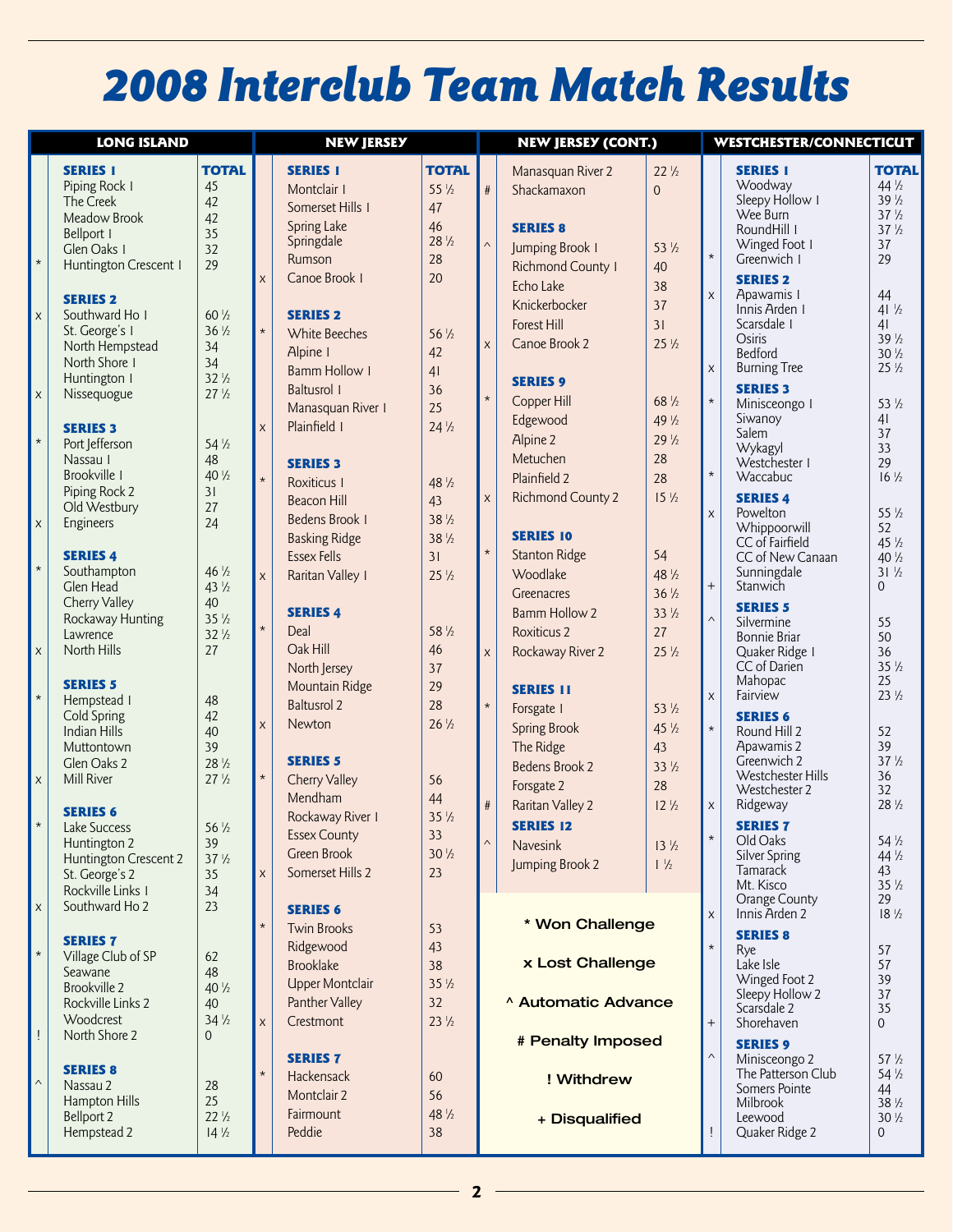# Westchester/Connecticut Wins the Golf Illustrated Trophy

### Essex Fells Country Club – May 20

 $\mathcal Y$ he 83rd competition for the Golf Illustrated Trophy was held at Essex Fells Country Club in Essex Fells, New Jersey on Tuesday, May 20th. Captains Alicia Kapheim (NJ), Lisa Evans (LI) and Barbara Israel (W/C) arrived with their teams of ten players, ready to play the triangular contest in a Nassau format. In each match one point was awarded for the front, one point for the back, and one point overall. The adverse conditions of wind and chilly temperatures did not deter these women from the task at hand. The Westchester/Connecticut team was particularly hungry for a victory as New Jersey and Long Island had denied them the trophy for close to nine years. Captain Barbara Israel ignited her team by ordering shirts which were boldly imprinted, "Best of the West/CT" and, indeed, they seemed to provide the lucky charm.

The competition was fierce throughout the line-up. Alicia Kapheim chipped in her approach shot on the 1st hole to set the bar in her match. Barbara Israel answered by sinking a putt on the 18th hole to snatch a full point for the back nine. As the team captains tallied the points through the ninth match New Jersey was just 1 point ahead of Westchester/Connecticut. There were some tense moments waiting for the final match to finish. Laurie White was swarmed by her W/C



**(L-R Back Row) Yvonne Thiel, Debbie Jamgochian, Gale Brudner, Barbara Israel (capt.), Barbara Jones, Sheila Torgan (L-R Front Row) Laura Algiero, Laurie White, Ninna Lindquist**

teammates when she admitted to taking 5 out of a possible 6 points to NJ's 2 points. Westchester/Connecticut at long last had the honor of raising the Golf Illustrated Trophy!

At the finish, Westchester/ Connecticut won with 33 points, New Jersey followed with 32 points and Long Island earned 24 points. A great round of matches, a gritty victory, and a wonderful host club made this competition at Essex Fells one to remember.

# Long Island Takes Back the Myra D. Paterson Trophy



**(L-R Top Row) Dina Ferguson, Carol Wenk, Linda Akers, Elaine McCusker, Lorrain Chamblin, Maime Fujita, Susan Hirschfeld (L-R Middle Row) Grace Park, Irene Hoops, Peggy Richling (Bottom Row) Marie Gibbons (capt)**

Mill River Club – May 22

The 79th Team Competition for the Myra D. Paterson Trophy at the Mill River Club in Oyster Bay, New York unfortunately was plagued by poor weather conditions. A lightning delay, which pulled the three teams off the course, lasted through lunch. This delay did not seem to faze the LI ladies. They were on a mission to reclaim the title from New Jersey. Both the New Jersey and Westchester/ Connecticut teams had opportunities as the day progressed; but the Long Island team proved too strong and only seemed to gather steam after a delicious lunch at Mill River. They pulled into the clubhouse at the end of the long day with a total of 36 points. Westchester/ Connecticut finished with 32 points and New Jersey earned 21 points.

The WMGA would like to extend a warm thank-you to all the participants for their patience and to the host club, Mill River, for providing such a welcome port on a stormy day.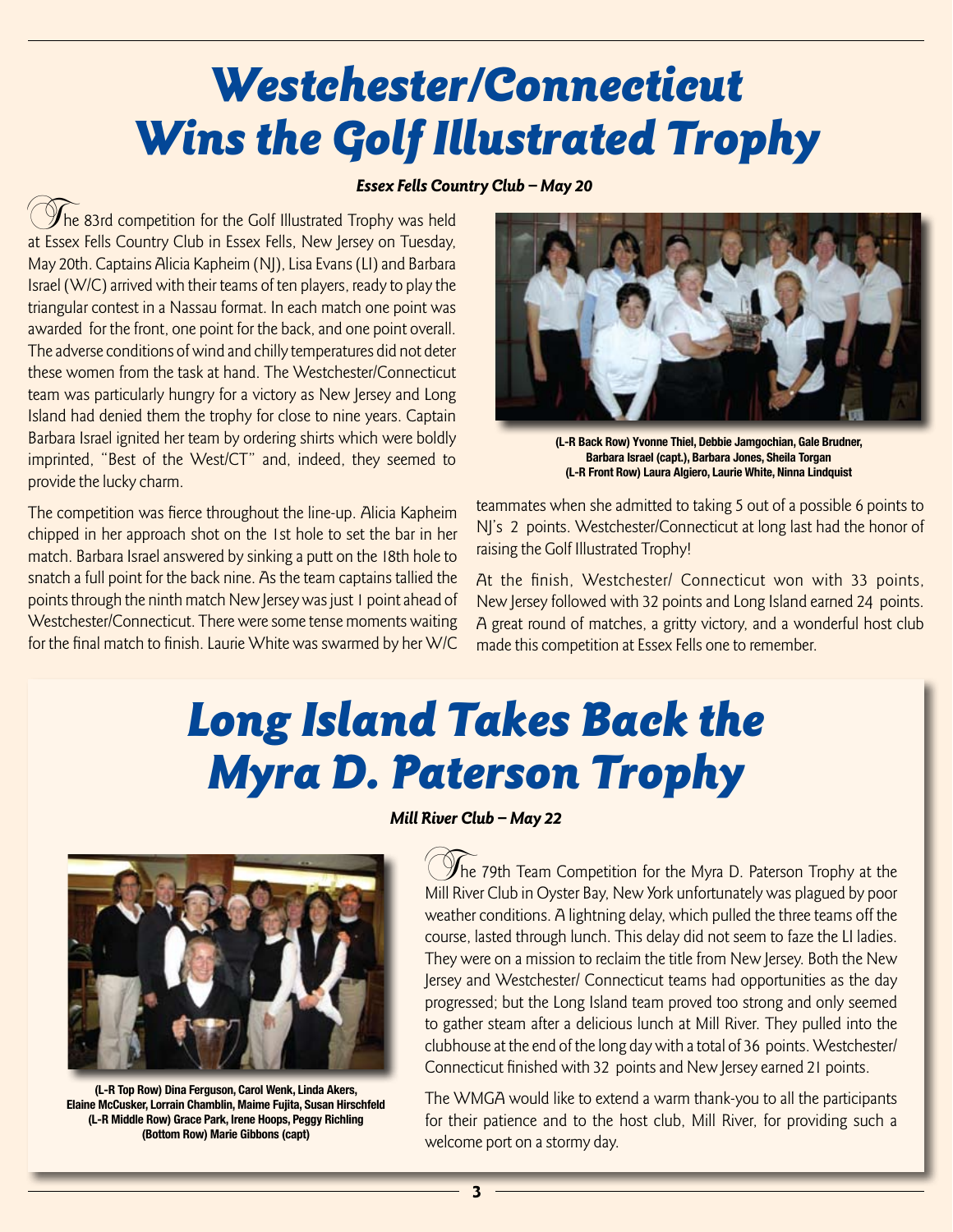# 105th Intercity Team Matches for the Griscom Cup

### Somerset Hills Country Club - May 28 & 29

 $\mathcal{Y}_{\mathsf{he}}$  magnificent Somerset Hills Country Cub was the backdrop on May 28th and 29th for the 105th playing of the Intercity Matches, which are contested annually for the Griscom Cup. The course provided a keen test for the matches and the visiting teams (Women's Golf Association of Philadelphia and the Women's Golf Association of Massachusetts) were in agreement that Somerset Hills is truly one of the great venues for golf in the United States.

Representing the WMGA were: Cheryl Brayman, Sue DeKalb, Mary Eichhorn, Gail Flanagan, Fran Gacos, Lee Ann Lewis, Adrienne MacLean, Sheila Torgan, and team captain Donna Young. The veteran WMGA team put themselves into position to win back the cup with a good first day showing of 131 ⁄2 points. They stood just 2 points behind the Massachusetts team, who held the lead with 151 ⁄2 points after the foursomes' portion of the competition. The WMGA also put up a solid showing in singles (played on the second day of competition) by scoring 261 ⁄2 points, giving them a two day total of 40 points. Unfortunately, this was not enough to topple the winning squad from Massachusetts who tallied a total of 441 ⁄2 points. Philadelphia finished third with 231 ⁄2 points.

The Intercity Matches each year provide an opportunity for the competitors to represent their associations and renew acquaintances, as well as make lasting friendships through this wonderful and unique competition. Thanks to the members and staff of Somerset Hills for their gracious hospitality. Their enthusiasm for each and every match was tangible. A special thanks to Kendra Graham, the club member liaison, for all of her efforts on behalf of the WMGA. Also special thanks to Head Golf Professional, Adam Machala, and his staff as well as Club Manager, Mary Ellen Rudin, for their hard work ensuring the matches ran smoothly and providing such an enjoyable two days of competition for all the contestants.

### Donna Young

Chairman, Team Competitions



**WMGA Griscom Cup Team (L-R) LeeAnn Lewis, Sheila Torgan, Gail Flanagan, Sue DeKalb, Fran Gacos, Mary Eichhorn, Adrienne MacLean, Donna Young (capt.), Cheryl Brayman**

## 68th Junior Intercity Tournament

### Worcester Country Club - June 25 & 26

 $\mathscr Y$ he WMGA was well represented by six terrific young golfers at this year's Enos Cup. It was the 68th year for the Intercity Tournament which matches the best under eighteen year old golfers from the Women's Golf Association of Massachusetts (WGAM), the Women's Golf Association of Philadelphia (WGAP), and the Women's Metropolitan Golf Association (WMGA). This year the competition was held at the Worcester Country Club in Worcester, Massachusetts on June 25th and 26th.

The team was led by returning veterans Chloe Altchek (Westchester Country Club) and Emily Hyman (Sunningdale Country Club). Joining them were Lizzie Abbondandola (Brookville Country Club), Eliza Breed (Round Hill Club), Victoria deGroodt (Osiris Country Club), and Molly Smith (Lake Mohawk Golf Club). The girls were grouped in threesomes and played in two simultaneous matches against their counterparts from Philadelphia and Massachusetts. Despite wonderful play and fierce competition, the WMGA team was not able to "three-peat" and bring home the trophy for a third consecutive year. Philadelphia won with 18 points, Massachusetts came in second with 16 points, and we were third



**(L-R) Sally Hayes ( LI District Chair, Junior Girls), Tori DeGroodt, Lizzie Abbondandola, Emily Hyman, Chloe Altchek, Eliza Breed, Molly Smith, Nancy Rees (Chair, Junior Girls)**

with 11 points. The girls demonstrated outstanding sportsmanship, team spirit, and a contagious enthusiasm for the game making it a winning experience for everyone involved.

Next year the girls hope to avenge their loss when the tournament will be played on WMGA turf at the CC of Fairfield. Three members of this year's team will be eligible to compete and will use their experience and leadership skills to bring the Enos Cup back home. It is a pleasure to support these great young golfers!

### Nancy Rees

Chairman, Junior Girls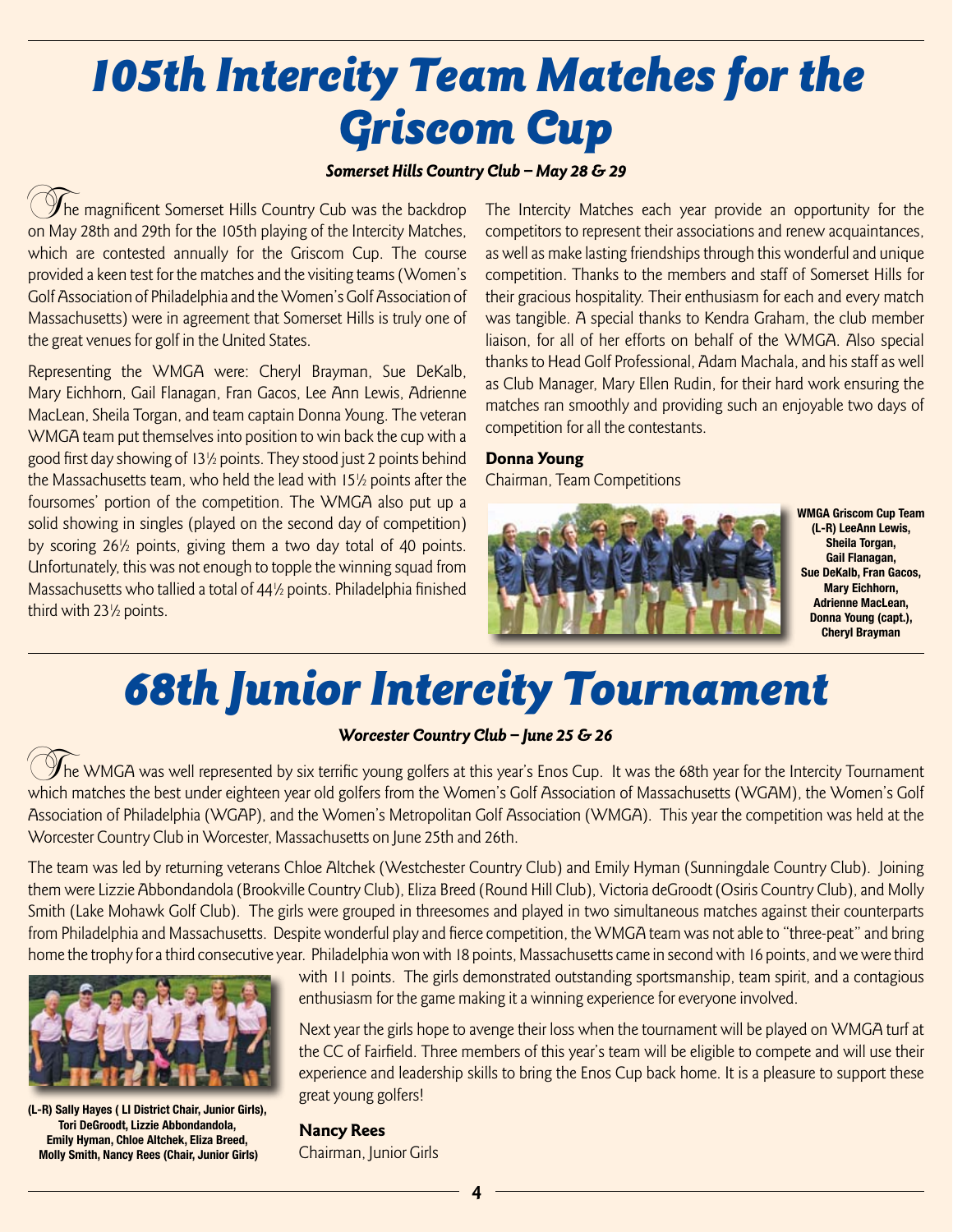## 7th Women's Metropolitan Amateur Championship

### St. George's Golf and Country Club – June 3

 $\zeta$  of  $f$ ifty-one golfers took up the challenge set by the St. George's Golf and Country Club on East Setauket, Long Island and were treated to a day of spectacular views, pristine course conditions and punishing pin placements. Their skills were definitely tested by the end of the 18 holes. Barbara Israel, Century, was crowned Champion with a low Gross score of 74. Lois Kim, Harbor Links, and Daria Cummings, Tashua Knolls, followed with scores of 77 and 79 respectively. Helen Bernstein won the low Net prize with a score of 76 in a match of cards with two St. George's players, Sarah Guarascio and Sandra Heeter who made their club proud with their fine play.

When asked by Tee Talk to discuss her tournament experience, Barbara Israel provided a vivid description which is included here. It is almost as if we were on the course with her!

"I had never seen St. George's before but knew it was an old one (Devereux Emmett) and, as my playing partner Cheryl Brayman told me, one that we were very lucky to get for the tournament. I met the course head on as I drove it left on the first hole and was totally blocked by a huge, old tree. Nice start, double bogey. "

"Cheryl and I were in a cart together and that was a lucky break as she knew the course and was very helpful pointing out where the greens were and where the next hole was. I was hitting the ball well for the most part and I remember getting on one of the par 5's in two and also getting a really friendly kick from a tree that saved me on one hole. Evidently, and I was to find out most of this later, the real crunch time began on the par 3 15th hole. It was around 155 yds. or so, downhill to a pin placement that was very much on the right. Cheryl hit it safely left into the heart of the green and my shot went toward the pin and settled about 5 ft. past the pin. I watched Cheryl hit a very nice conservative putt that kept rolling and rolling and when it got to the hole went diving, and I mean diving, off the edge of the world and the green. At this point I decided that anything past the pin was utter death and that I shouldn't go for the birdie putt. So I lagged it cautiously and came away with a par 3. Cheryl and I agreed that it was a crazy pin placement. Little did I know that I would later hear that I was the only competitor to have had a par on that hole that day."

"The real surprise, however, was that the next two holes also had extraordinarily difficult pin placements, both placed at the edge of huge false fronts. I managed a par on the 16th (Cheryl pointed out that if my second putt hadn't gone in it would have been 30 ft. off the green). And, by the time we reached the 17th, I was so shell-shocked that I was laughing at the seventy foot false front with the pin perched at its edge. I managed a bogey on that hole after putting with totally



**Barbara Israel and Kathy Dennis, WMGA President**

shaking hands. The 18th hole was normal and I got a little back by finishing with a birdie. As I had been standing waiting to putt on 18, I witnessed one of the best Met area players on that same 15th hole putting off the green INTO the bunker and hitting shot after shot that rolled back into the bunker. It began to dawn on me how thinly I'd escaped disaster there. I can't remember ever seeing three consecutive pin placements to equal those."

A special thanks to Barbara Israel for her insights on her winning round. Devereux Emmett's design continues to challenge the area's best golfers and much applause goes to the staff at St. George's for staging such a superb tournament.

### New Membership Eligibility

The WMGA Board voted to raise the membership eligibility USGA Handicap Index to 21.0 effective immediately. We are pleased to offer more women the opportunity to join the WMGA and to participate in our individual and family tournaments, and also in our spring team matches. Tell your fellow club members to call their Met Rep or Beth Lange, Membership Service Chair (631-968-9248) for more information about our great association.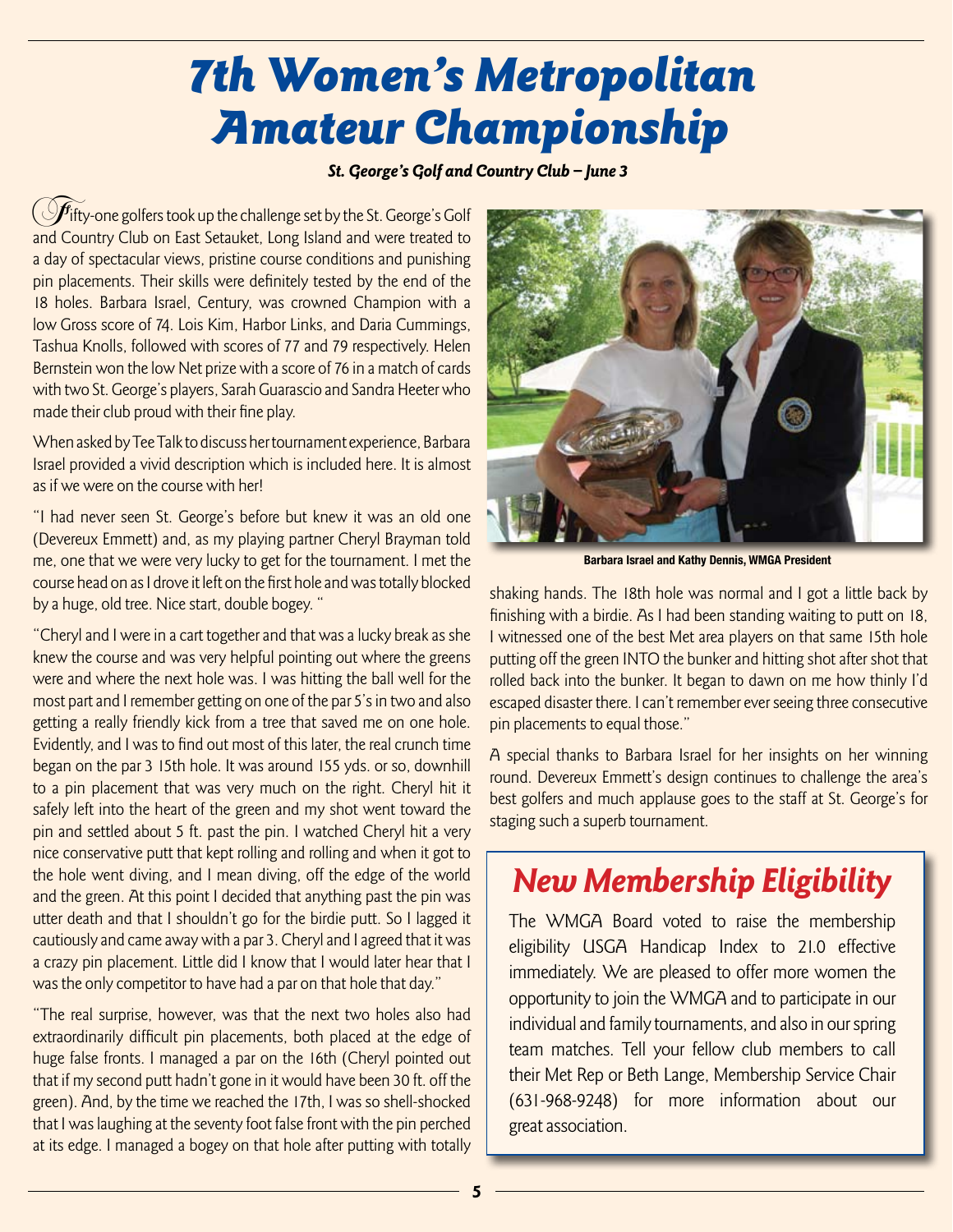# 105th Match Play Championship

North Shore Country Club – June 17 - 20

Vorth Shore Country Club in Glen Head, NY produced some fantastic golf and plenty of drama and excitement during the week of June 17th, culminating in a 36 hole showdown on Friday, June 20th between two of the best golfers in the WMGA. The course was in perfect condition and played a very long 5,835 yards. The course laid down the challenge and, as a result, there were many high qualifying scores on Tuesday. Donna Young, Springdale, remained undaunted, however, and shot a 75 to earn medalist honors. Sue DeKalb, Bamm Hollow, and Sheila Torgan, the defending champion from Woodway, prevailed to face one another in the finals. Sheila was up as much as 6 holes before Sue found a way to get herself back into the match and hoist the trophy on the 36th hole. The Sanford Cup was won by Barbara Paonessa, Westchester Hills, who defeated Erica Schindel, Ridgeway. Congratulations to all of our winners and to the entire staff at North Shore for making this such a spectacular tournament.

### Liz Wachen

North Shore Country Club Met Representative



**Susan DeKalb Winner**



**Barbara Paonessa Sanford Cup Winner**



**Erica Schindel Sanford Cup Finalist**



**Laura Algiero Stroke Play Champion**



**Ellen Oswald Winner Low Net**

## 31st Stroke Play Championship

### Quaker Ridge Golf Club – July 15 & 16

Quaker Ridge Golf Club, Scarsdale, NY, hosted the 2008 WMGA Stroke Play Championship on July 15th-16th. The A.W.Tillinghast gem proved to be a worthy challenge to many of our best golfers. Laura Algiero, Westchester Hills, took home the trophy shooting 80-76-156, 10 over par. Her steady play and excellent putting were pivotal in her win. She came from behind to beat K.C. Maloney, Montclair, who was the first day leader (77-82- 159). Donna Young, Springdale, played brilliantly to earn second place honors with two solid rounds of 78-80-158.

Ellen Oswald, Westchester CC, was the Net winner with an impressive 146. Barbara Paonessa, Westchester Hills, tied for third in the Gross scoring and came in 2nd Net with a 149. Eileen Moriarty,

Huntington Crescent, won the 3rd Net prize with a 150.

It was a beautiful two days of golf. Known for its difficult par 4's, it was the 5th hole, a par 3 over water, which proved to be the greatest test of skill, adding strokes to many a scorecard. At the champagne reception for the winners and players, Laura Algiero was a gracious champion in discussing her victory. Ellen Oswald was also very excited, but had to decline the champagne as she was under 21! Congratulations to all the players and hearty thanks to Quaker Ridge for staging such a fine tournament.

### Beth Post

Vice-President of Public Relations and Outreach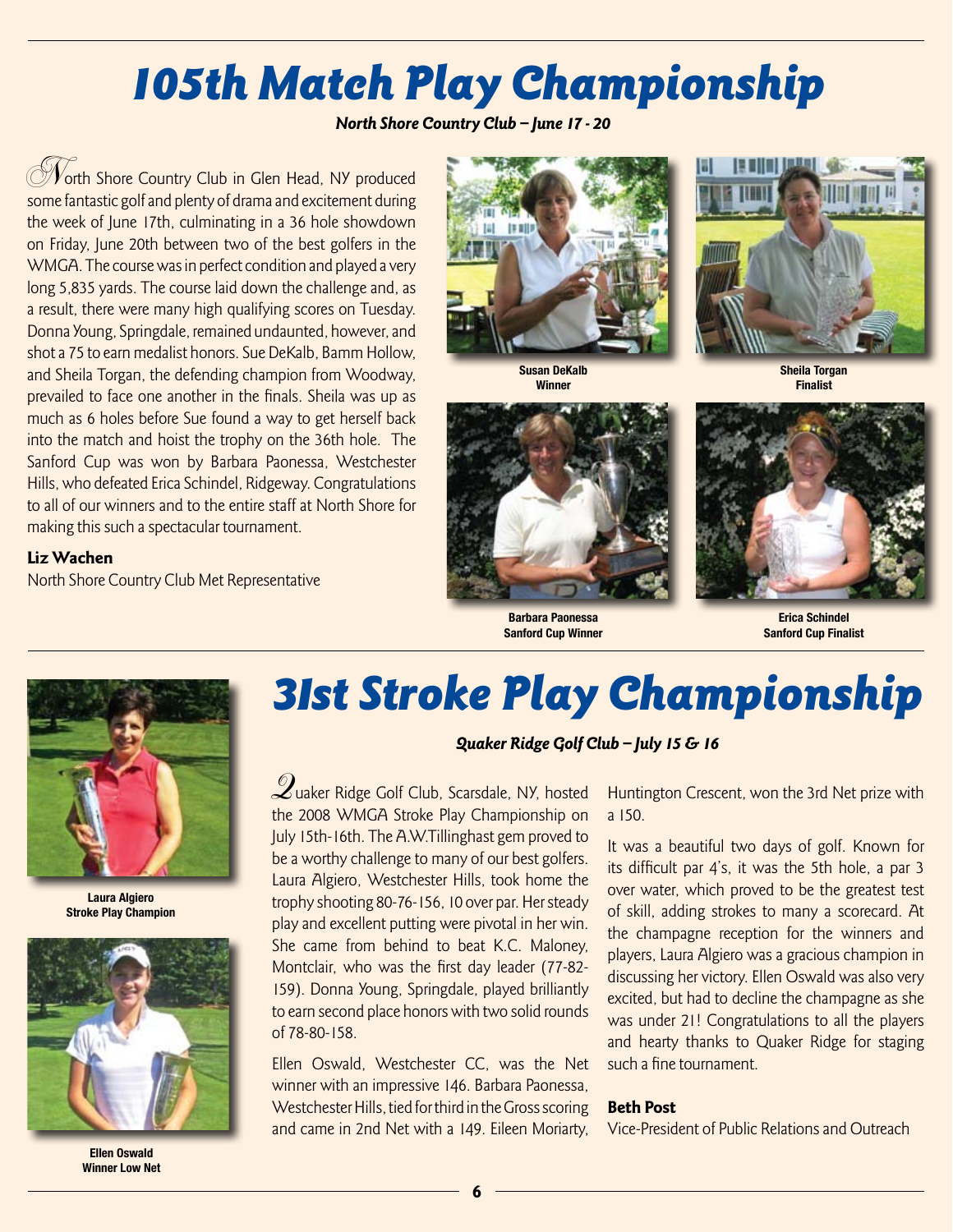## 8th Stroke Play "B" Championship



**Patricia Quilty Gross Winner**

### Stanton Ridge Golf & Country Club - July 8

 $\mathcal Y$ he Stroke Play "B" Tournament was held on Tuesday, July 8th at Stanton Ridge Golf and Country Club in Whitehouse Station, NJ. It was a perfect golf day, sunny and warm and the conditions of the course were spectacular. Thirty-two golfers from sixteen different clubs teed it up to test their skills. Patricia Quilty, Rock Spring, won the low Gross trophy with a score of 88. Carol Sedlazek, Raritan Valley, earned the low Net honors with a score of 71. Carol spent a long day at Stanton Ridge as she was in the second group to tee off in the morning; but had to stay in case of a play-off situation. It was worth her wait as she got the trophy!

Robin Shields New Jersey District Co-Chair



**Carol Sedlazek Net Winner**

## 58th Seniors' "A" Championship

Laurel Links Country Club – June 25 & 26

Laurel Links provided a fantastic setting out on the eastern end of Long Island for the Seniors' "A" Championship. This links style course opened to much acclaim in September of 2002. The sharp contrast between the blue sky, green grass and fescue waving in the light breeze was stunning on the first day of play. Clouds took over on the second day but did not dampen the high spirits of the participants. The course featured several wooded holes on the back nine and very fast undulating greens.

The Long Island ladies took advantage of their local knowledge and would not relinquish their hold on the course for two days. They took home three of the top five prizes. Congratulations go to Denise Martorana, Southampton, for her superb play earning her the Seniors' Championship crown. Her two day gross score of 161 (80 - 81) was six strokes better than her extremely able competitors. Bobbie Bauer, Bellport, won the low Net honors with a 156 (79 - 77). Cheryl Brayman, North Shore, claimed 2nd low Gross with a score of 167 (82 - 85). Kathy Baker, Fenway, carried off the 2nd low Net prize with a score of 161 (78 - 83). Barbara Israel won the 3rd low Net with a 162 (80 - 82). This tournament proved once again that one is never too old (or too young) to play great golf!



**Denise Martorana Seniors' Champion**



**Bobbie Bauer Winner Low Net**